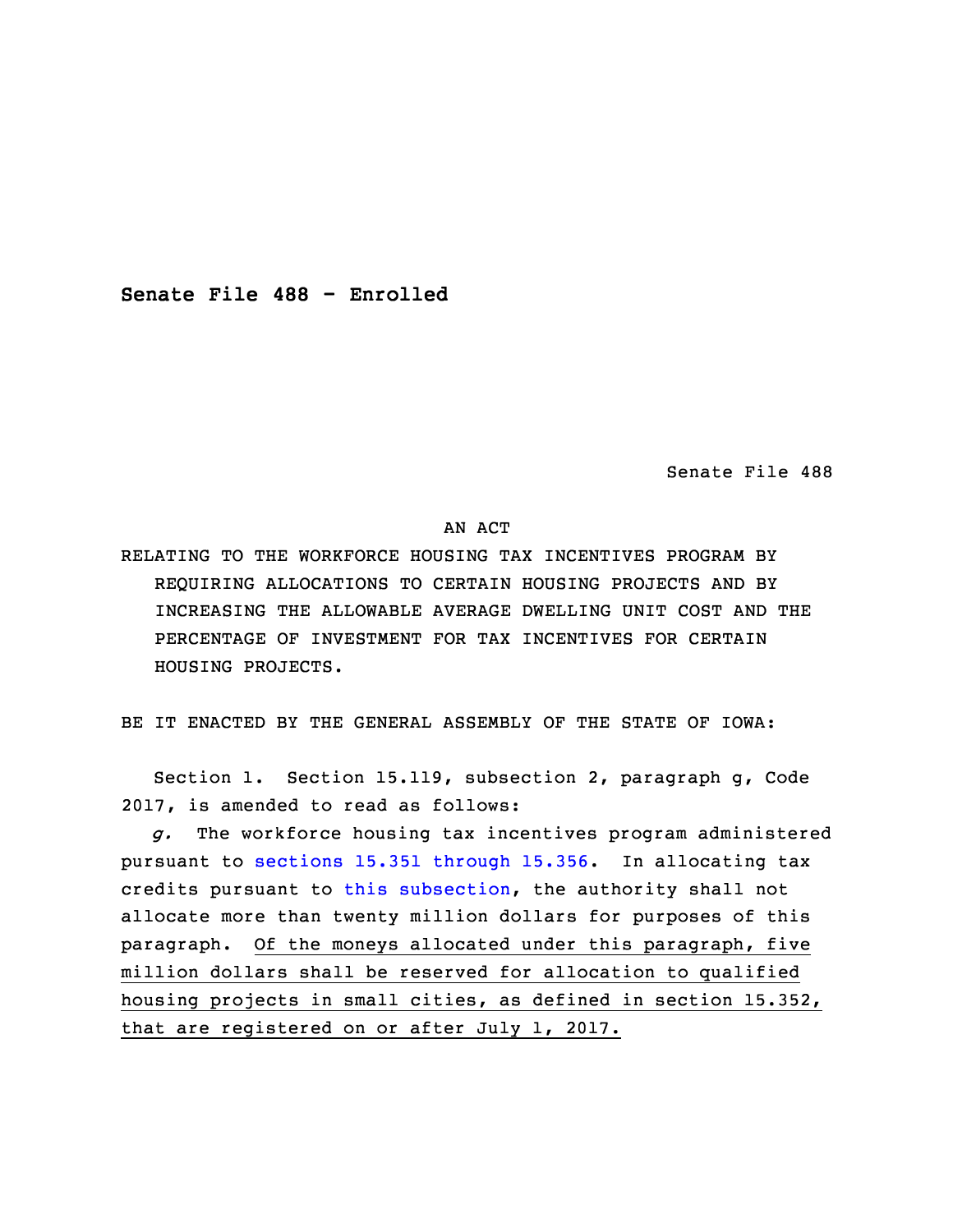Sec. 2. Section 15.352, Code 2017, is amended by adding the following new subsections:

13 NEW SUBSECTION. 3A. *"Greenfield site"* means <sup>a</sup> site that does not meet the definition of <sup>a</sup> brownfield site or grayfield site. A project proposed at a site located on previously undeveloped land or agricultural land shall be presumed to be a greenfield site.

NEW SUBSECTION. 9. *"Small city"* means any city or township located in this state, except those located within the eleven most populous counties in the state, as determined by the most recent federal decennial census. For the purposes of this part, <sup>a</sup> small city that is located in more than one county shall be considered to be located in the county having the greatest taxable base within the small city.

Sec. 3. Section 15.353, subsection 1, paragraph a, Code 2017, is amended to read as follows:

a. Four or more single-family dwelling units, except for a project located in a small city, then two or more single-family dwelling units.

Sec. 4. Section 15.353, subsection 2, Code 2017, is amended by adding the following new paragraph:

NEW PARAGRAPH. *0d.* For a housing project located in a small city that meets program requirements under subsection  $1$ , paragraph "a", development at a greenfield site.

Sec. 5. Section 15.353, subsection 2, paragraph d, subparagraph (2), subparagraph division (c), Code 2017, is amended to read as follows:

(c) The demand for projects applying under this paragraph *"d"* compared to the demand for projects applying under <sup>5</sup> paragraphs *"a"* through *"c" "0d"*.

Sec. 6. Section 15.353, subsection 3, paragraph b, Code 2017, is amended to read as follows:

8 *b.* (1) The average dwelling unit cost does not exceed two hundred fifty thousand dollars per dwelling unit if the project involves the rehabilitation, repair, redevelopment, or preservation of property described in section 404A.1, subsection 8, paragraph *"a"*.

(2) The average dwelling unit cost for the project does not exceed two hundred fifteen thousand dollars per dwelling unit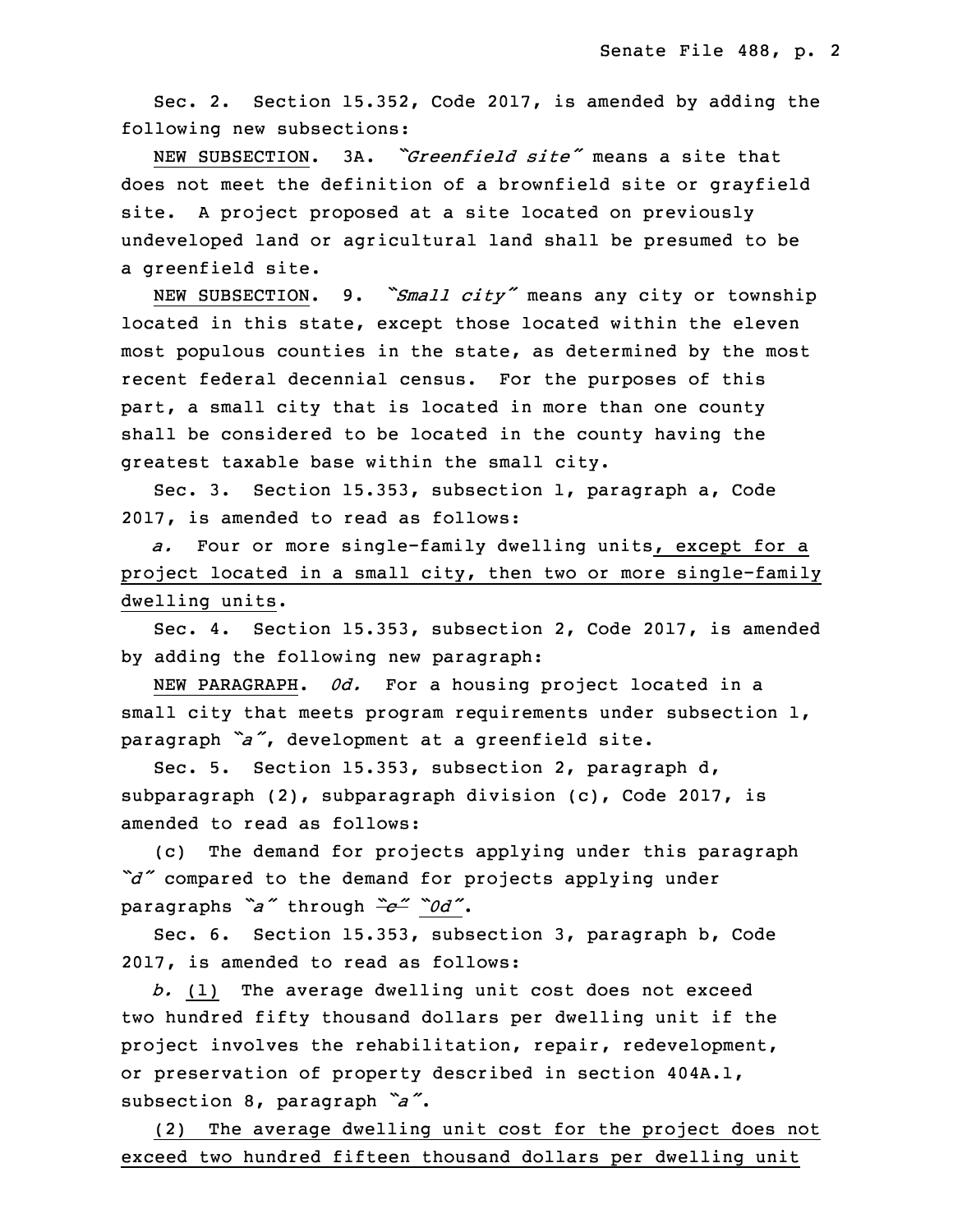if the project is located in a small city.

Sec. 7. Section 15.354, subsection 4, paragraph c, Code 2017, is amended to read as follows:

18 *c.* (1) The authority shall issue tax incentives under the program on a first-come, first-served basis until the maximum amount of tax incentives allocated pursuant to section 15.119, subsection 2, is reached. The authority shall maintain <sup>a</sup> list of registered housing projects under the program so that if the maximum aggregate amount of tax incentives is reached in <sup>a</sup> given fiscal year, registered housing projects that were completed but for which tax incentives were not issued shall be placed on a wait list in the order the registered housing projects were reqistered and shall be given priority for receiving tax incentives in succeeding fiscal years.

29 (2) The authority shall administer allocations reserved for qualified housing projects in small cities separately from the general allocation in subparagraph (1). The authority shall issue tax incentives for small cities under the program on a first-come, first-served basis until the maximum amount of the allocation reserved for small cities under section 15.119, subsection 2, paragraph  $\tilde{g}$ , is reached. The authority shall maintain <sup>a</sup> list of registered housing projects in small cities under the program so that if the maximum aggregate amount of tax incentives reserved for small cities is reached in a given fiscal year, such registered housing projects that were completed but for which tax incentives were not issued shall be placed on a wait list in the order the registered housing projects were registered and shall be given priority for receiving tax incentives in succeeding fiscal years. If the maximum aggregate amount of tax incentives reserved for small cities is not reached in a given fiscal year, the authority may issue tax incentives reserved under this subparagraph (2) to other housing projects registered under subsection 2.

Sec. 8. Section 15.355, subsection 3, paragraph a, Code 2017, is amended to read as follows:

a. A housing business may claim a tax credit in an amount not to exceed the following:

(1) For a housing project not located in a small city, ten percent of the qualifying new investment of a housing project.